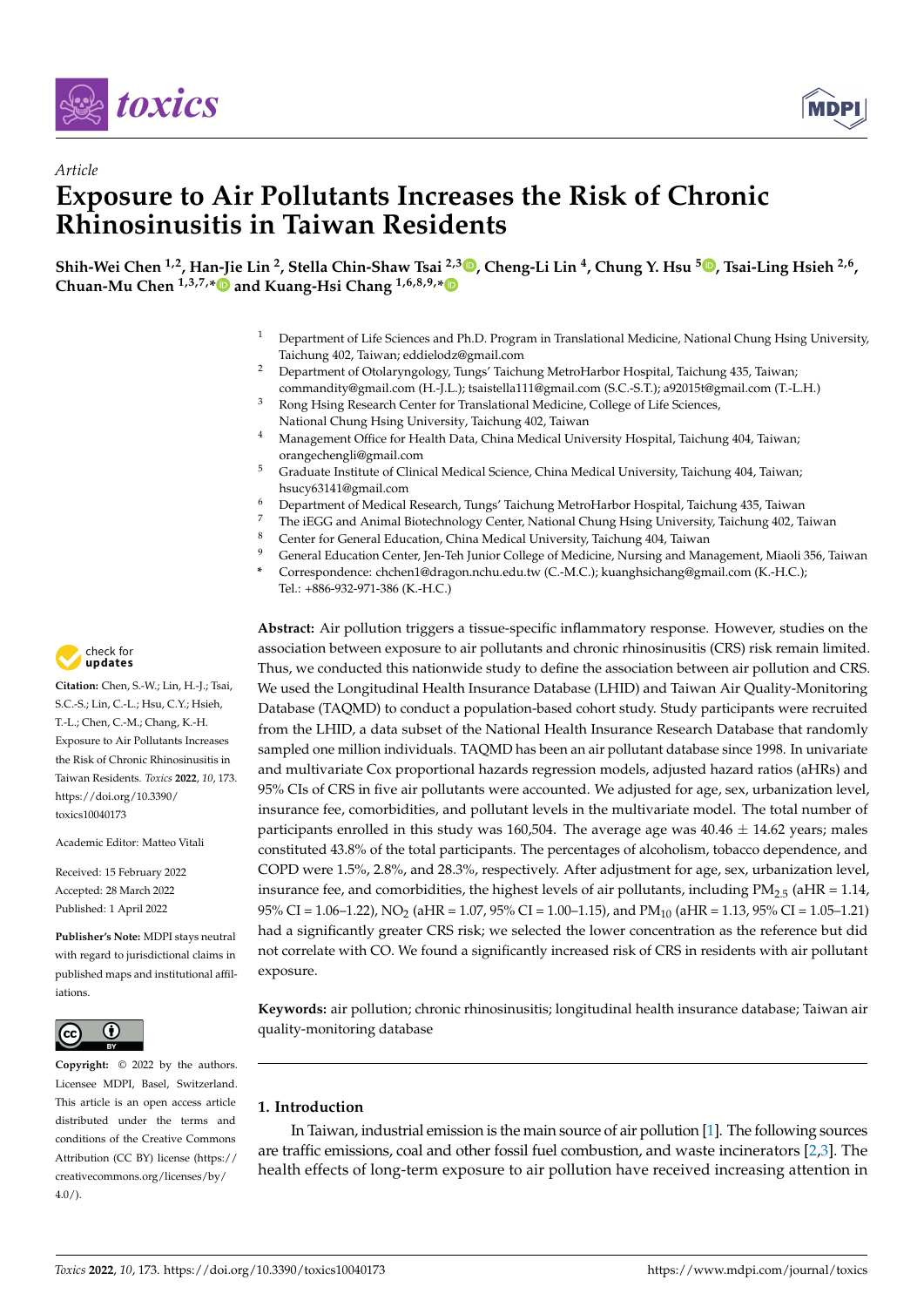recent decades. A previous study indicated that there were approximately 3.3 million premature deaths per year worldwide caused by outdoor exposure to air pollution, mostly in Asia [\[4\]](#page-7-3). Extensive evidence has shown strong associations between air pollution exposure and several diseases, such as cardiovascular, cerebrovascular, and autoimmune diseases, as well as bone degeneration, hearing loss, malignant tumors, and issues pertaining to child development [\[5–](#page-7-4)[13\]](#page-8-0). Chronic exposure to air pollution may trigger tissue-specific inflammation [\[14](#page-8-1)[–16\]](#page-8-2).

Chronic rhinosinusitis (CRS) is a disease with chronic sinonasal inflammation [\[17\]](#page-8-3). A national population-based study in Korea showed a positive correlation between  $PM_{10}$ concentrations and CRS risk; however, no association was observed between the other four pollutants [\[18\]](#page-8-4). Additionally, a time-series study in China found that after adjusting the exposure–response relationship curve between six investigated air pollutants and chronic sinusitis in hospital outpatients, a sharp rising curve at low concentrations followed by either a gentle turn in  $PM_{2.5}$ ,  $PM_{10}$ ,  $SO_2$ , or flat to declining trends in  $NO_2$  and CO at higher concentrations, respectively, were observed. There was no obvious linear relationship between  $O_3$  and chronic sinusitis in outpatients [\[19\]](#page-8-5). A study assessing the correlation between exposure to fine particulate air pollution and self-reported sinusitis using two national datasets disclosed an increased overall aHR, which was not found within the Hispanic group stratified by subgroup analysis [\[20\]](#page-8-6). Other studies have shown that air pollution could be positively linked to the incidence and prevalence of CRS, which could have stimulated increased symptomatology and the need for endoscopic sinus surgery [\[21–](#page-8-7)[23\]](#page-8-8). A questionnaire-based cross-sectional study reported that occupational exposure to gases, fumes, dust, or smoke increased the overall risk for CRS [\[24\]](#page-8-9). In addition, Min et al. conducted a nationwide survey on the prevalence and risk factors of chronic sinusitis in Korea. They disclosed that economic activity, air pollution, crowded environments, and allergic rhinitis could be attributed to chronic sinusitis, while other environmental factors such as birthplace, education, and different social classes according to occupation had no influence on its prevalence [\[25\]](#page-8-10). Moreover, research on particulate matter has been conducted on many occasions. One recent study found that an increase in PM<sub>2.5</sub> correlated with a 1.89-fold increase in the requirement for surgery in CRS without nasal polyps (CRSsNPs) [\[26\]](#page-8-11). In contrast, no association was identified in two European longitudinal cohort studies between an increased exposure to  $PM_{2.5}$  and rhinitis [\[27\]](#page-8-12). In summary, we consider that the current clinical data demonstrates a slightly positive correlation between specific air pollutants and CRS; however, the definite connection of both remains to be explored.

Thus, we merged two national databases with more than 10 years follow-up to assess the relationship between exposure to gaseous pollutants and particulate matter and the risk of CRS.

#### **2. Materials and Methods**

#### *2.1. Data Source*

We used the Longitudinal Health Insurance Database (LHID) and the Taiwan Air Quality-Monitoring Database (TAQMD) to conduct a population-based cohort study. Study participants were recruited from the LHID 2000, a data subset of the National Health Insurance Research Database (NHIRD), which randomly sampled one million individuals; NHIRD covers almost all of Taiwan's population (99%) since 1995 and includes information on medical records. These records include the history of outpatients, inpatient visits, medical prescriptions, and other related services. The diagnostic code criteria were derived from the coding system of the International Classification of Diseases, Ninth Revision, Tenth Revision, Clinical Modification (ICD-9-CM, ICD-10-CM). To ensure privacy, the identification numbers were made anonymous upon documentation; informed consent was also obtained. Moreover, TAQMD has been recording data about air pollution since 1998; it was also in charge of the Taiwan Environmental Protection Administration (EPA). Air quality data were collected from 74 air quality monitoring stations in Taiwan. We used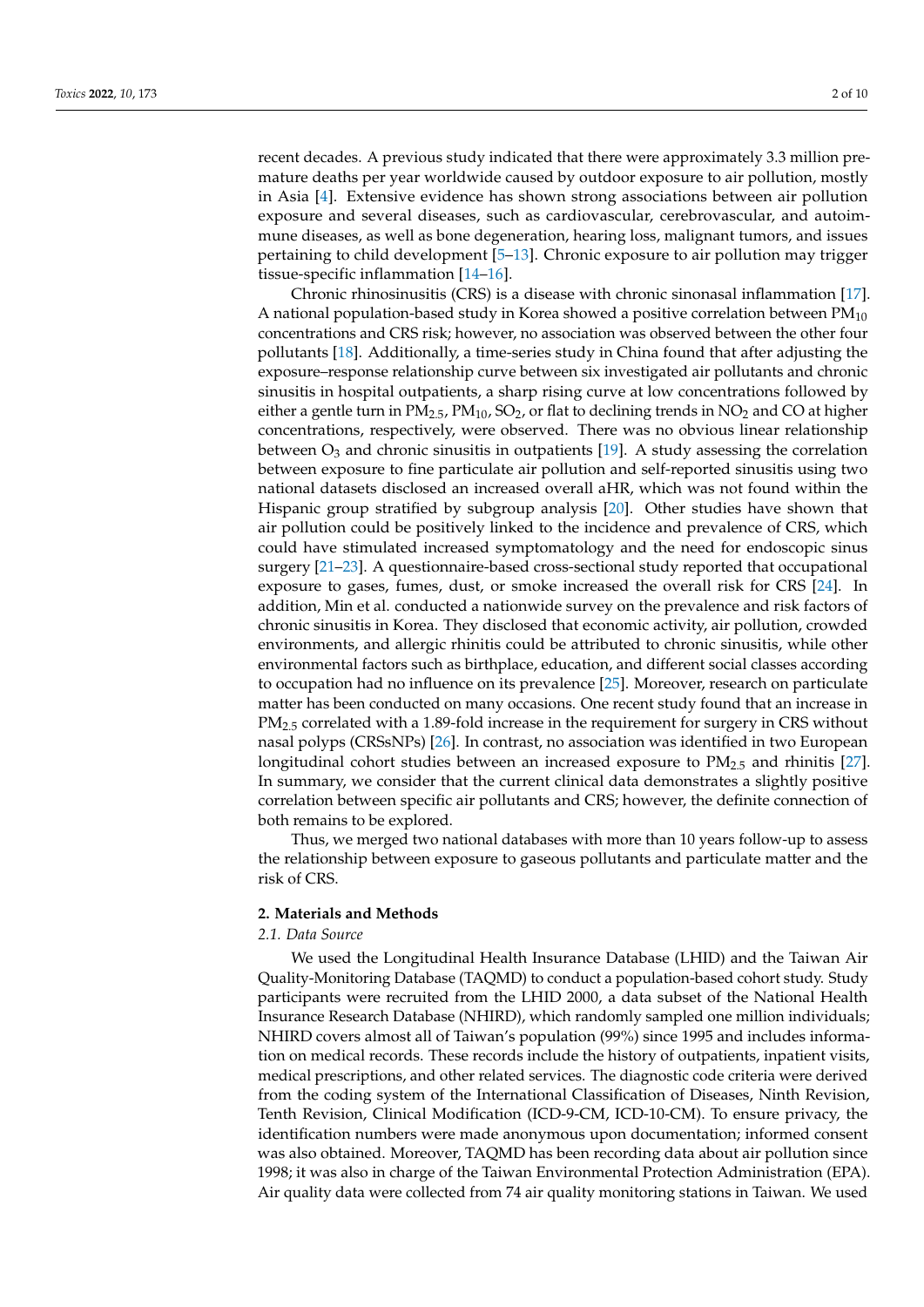the residential areas of the LHID insurant to link the nearest air quality monitoring station information with individuals found in the TAQMD. The residential address was not available from LHID. The definition of residential areas was based on the location of the medical institution with treatment records of the common cold (ICD-9-CM code 460). Based on the residential areas and the site of Air Quality Monitoring stations, the LHID and the TAQMD were connected [\[6](#page-7-5)[–8,](#page-7-6)[28\]](#page-8-13). This study was approved by the Central Regional Research Ethics Committee of China Medical University, Taichung, Taiwan (CMUH104-REC2-115(CR-6)).

#### *2.2. Study Participants*

We enrolled participants with no history of CRS (ICD-9-CM code 473.9) and who lived in places where an air quality-monitoring station was used during the study period (January 1998 to 31 December 2011). The index date was defined as 1 January 2000 and the follow-up was until the development of CRS or the end of the database. We excluded participants with missing information, such as age, sex, urbanization, and air pollution data, and those who were diagnosed with CRS before the index date. In accordance with inclusion and exclusion criteria, we enrolled 160,504 residents.

#### *2.3. Exposure Collection and Outcome Measurement*

The main air pollutants were as follows:  $SO_2$ ,  $CO$ ,  $NO_2$ ,  $PM_{2.5}$ , and  $PM_{10}$ ; these were classified into three levels from lowest to highest. All air pollutant data were provided by a monitoring station in Taiwan; the daily average air pollutant concentration for each participant was calculated from 2000 to 2011. The pollutant concentrations were available from the Environmental Protection Administration Executive Yuan, R.O.C. (Taiwan) [\[29\]](#page-8-14). The primary outcome of this study was the development of CRS.

#### *2.4. Confounding Factors*

Age, insurance fee, urbanization, and comorbidities were included as demographic factors in this study. Furthermore, comorbidities such as alcoholism (ICD-9-CM: 303), tobacco dependence (ICD-9-CM: 305.1), and chronic obstructive pulmonary disease (ICD-9-CM:490–496) were presented as confounding factors.

#### *2.5. Statistical Analysis*

Continuous and categorical data were presented as mean  $\pm$  SD and number (%); different levels of air pollutants were expressed as means and standard deviations. We calculated the incidence density rate of the CRS (per 10,000 person-years) according to the level of air pollutants. Poisson regression models were used to estimate the incidence rate ratios (IRR) and 95% confidence intervals (CIs) of CRS events associated with moderate and high-level groups, as compared with the lowest level group. In the univariate and multivariate Cox proportional hazards regression models, adjusted hazard ratios (aHRs) and 95% CIs of CRS in the five air pollutants were accounted. We adjusted for age, sex, urbanization level, insurance fee, comorbidities, and pollutant levels in the multivariate model. Statistical analyses were performed using SAS version 9.4 (SAS Institute Inc., Carey, NC, USA).

#### **3. Results**

Table [1](#page-3-0) presents the demographic characteristics of the participants and shows the distribution of the different levels of air pollutants. The total number of participants enrolled in this study was 160,504. The average age was  $40.46 \pm 14.62$  years; males constituted 43.8% of the total participants. The percentages of alcoholism, tobacco dependence, and COPD were 1.5%, 2.8%, and 28.3%, respectively. Among all levels of insurance fee, the rate of participants in the second level was the highest (32.4%); participants who lived in the highest urbanization accounted for the highest proportion of the population in this study (34.5%). Approximately 30% of the participants were distributed in each level of air pollutant, including  $SO_2$ , CO, NO<sub>2</sub>, PM<sub>2.5</sub>, and PM<sub>10</sub>.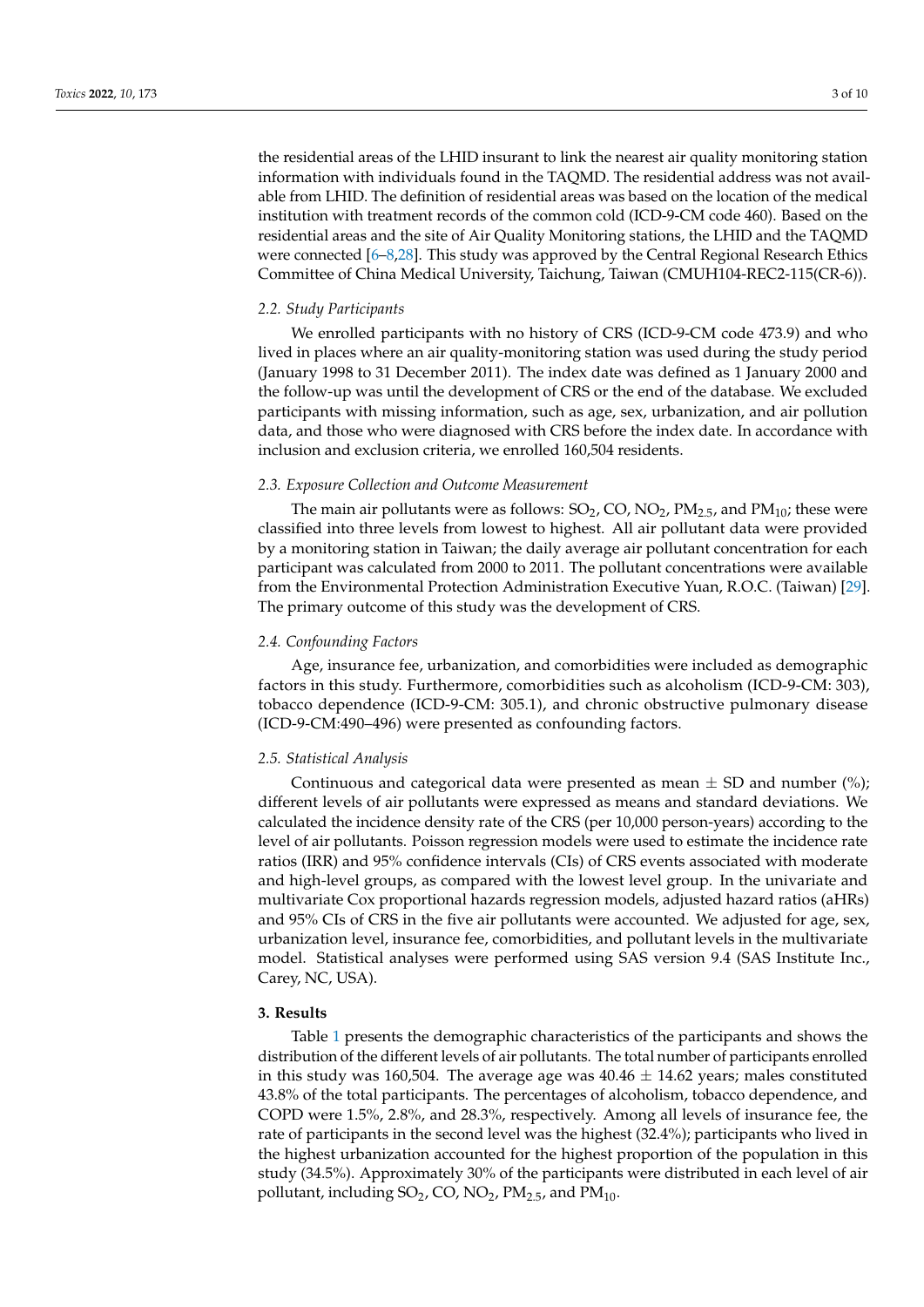| $n = 160,504$              | Subgroups | $\boldsymbol{n}$ | $\%$  |
|----------------------------|-----------|------------------|-------|
| Age (mean, SD)             |           | 40.46            | 14.62 |
| Follow up years (mean, SD) |           | 11.71            | 0.93  |
| Male                       |           | 70,352           | 43.8  |
| Alcoholism                 |           | 2477             | 1.5   |
| Tobacco dependence         |           | 4503             | 2.8   |
| <b>COPD</b>                |           | 45,407           | 28.3  |
| Levels of insurance fee    | Lowest    | 25,165           | 15.7  |
|                            | 2nd       | 51,927           | 32.4  |
|                            | 3rd       | 37,417           | 23.3  |
|                            | Highest   | 45,995           | 28.7  |
| Urbanization               | Highest   | 55,306           | 34.5  |
|                            | 2nd       | 52,152           | 32.5  |
|                            | 3rd       | 27,215           | 17.0  |
|                            | Lowest    | 25,831           | 16.1  |
| SO <sub>2</sub>            | Low       | 52,037           | 32.4  |
|                            | Moderate  | 62,730           | 39.1  |
|                            | High      | 45,737           | 28.5  |
| CO                         | Low       | 56,720           | 35.3  |
|                            | Moderate  | 51,023           | 31.8  |
|                            | High      | 52,761           | 32.9  |
| $PM_{2.5}$                 | Low       | 53,235           | 33.2  |
|                            | Moderate  | 53,586           | 33.4  |
|                            | High      | 53,683           | 33.4  |
| NO <sub>2</sub>            | Low       | 55,071           | 34.3  |
|                            | Moderate  | 54,227           | 33.8  |
|                            | High      | 51,206           | 31.9  |
| $PM_{10}$                  | Low       | 59,636           | 37.2  |
|                            | Moderate  | 50,209           | 31.3  |
|                            | High      | 50,659           | 31.6  |

<span id="page-3-0"></span>**Table 1.** The demographic data of the study participants.

Table [2](#page-4-0) shows the risks for CRS in participants exposed to the three levels of concentration of the five air pollutants. When comparing the lowest  $SO<sub>2</sub>$  concentration, participants exposed to the moderate and high concentrations had IRRs of 1.07 and 0.79, respectively. When comparing the CO concentration, participants exposed to the moderate and high concentrations had IRRs of 1.09 and 0.99, respectively. When comparing the lower concentration of PM2.5, participants exposed to the moderate and high concentrations had IRRs of 1.18 and 1.16, respectively. When comparing the  $NO<sub>2</sub>$  concentration, participants exposed to the moderate and high concentrations had IRRs of 1.06 and 1.02, respectively. When comparing the lower concentration of  $PM_{10}$ , participants exposed to the moderate and high concentrations had IRRs of 1.17 and 1.16, respectively.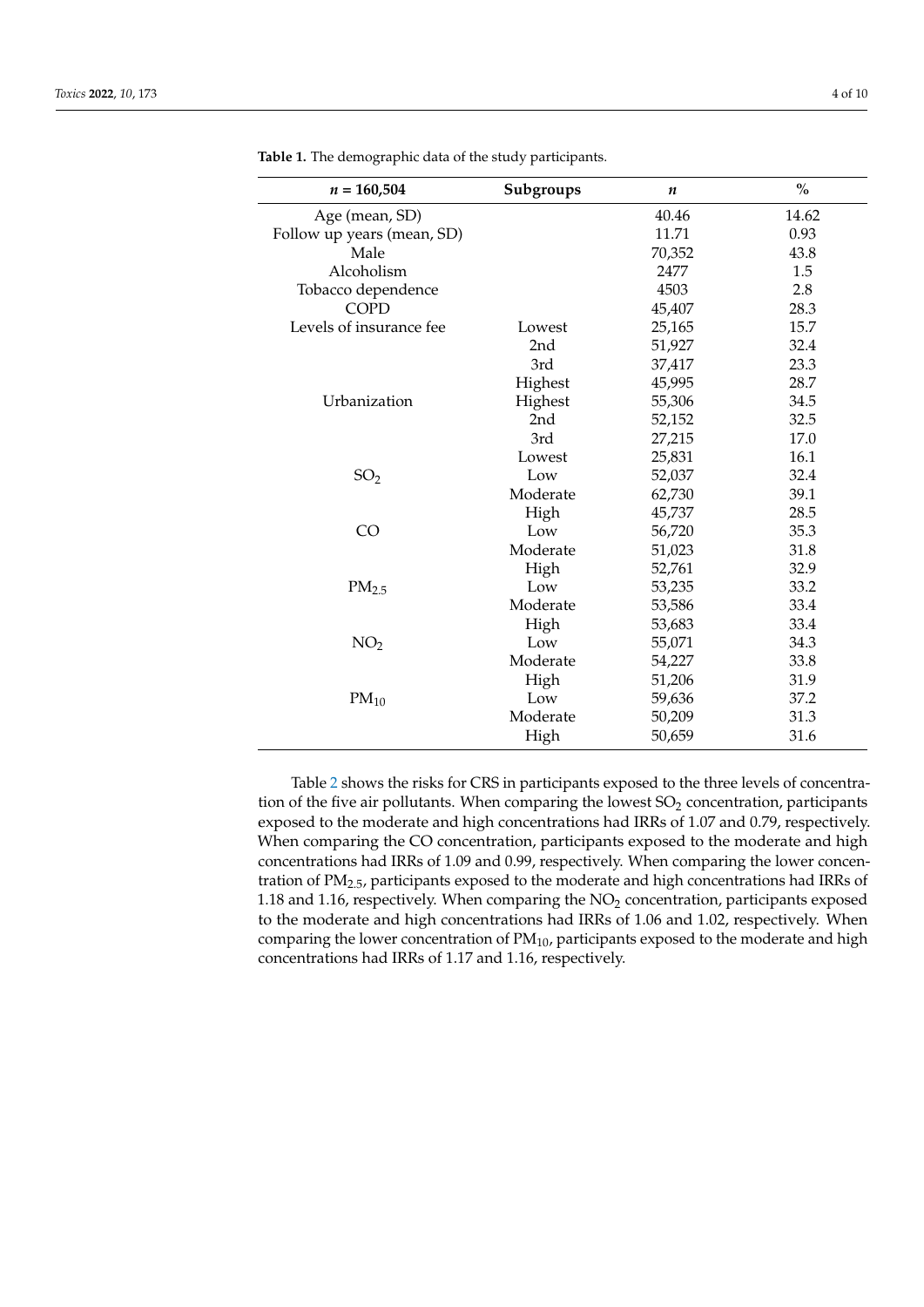| Pollutants        | Levels   | $n$ of CRS | Person<br>Years | Incidence<br>Rate | Incidence<br><b>Rate Ratio</b> |      | 95% CI |  |  |
|-------------------|----------|------------|-----------------|-------------------|--------------------------------|------|--------|--|--|
| SO <sub>2</sub>   | Low      | 1770       | 607,762         | 2.91              | 1.00                           |      |        |  |  |
|                   | Moderate | 2271       | 737,033         | 3.08              | 1.07                           | 1.00 | 1.13   |  |  |
|                   | High     | 1216       | 534,141         | 2.28              | 0.79                           | 0.73 | 0.85   |  |  |
| C <sub>O</sub>    | Low      | 1801       | 665,244         | 2.71              | 1.00                           |      |        |  |  |
|                   | Moderate | 1794       | 599,002         | 2.99              | 1.09                           | 1.03 | 1.17   |  |  |
|                   | High     | 1662       | 614,690         | 2.70              | 0.99                           | 0.93 | 1.06   |  |  |
| PM <sub>2.5</sub> | Low      | 1529       | 624,050         | 2.45              | 1.00                           |      |        |  |  |
|                   | Moderate | 1864       | 628,477         | 2.97              | 1.18                           | 1.10 | 1.26   |  |  |
|                   | High     | 1864       | 626,409         | 2.98              | 1.16                           | 1.09 | 1.24   |  |  |
| NO <sub>2</sub>   | Low      | 1756       | 645,644         | 2.72              | 1.00                           |      |        |  |  |
|                   | Moderate | 1854       | 636,774         | 2.91              | 1.06                           | 0.99 | 1.13   |  |  |
|                   | High     | 1647       | 596,519         | 2.76              | 1.02                           | 0.95 | 1.09   |  |  |
| $PM_{10}$         | Low      | 1733       | 699,227         | 2.48              | 1.00                           |      |        |  |  |
|                   | Moderate | 1766       | 589,134         | 3.00              | 1.17                           | 1.10 | 1.25   |  |  |
|                   | High     | 1758       | 590,575         | 2.98              | 1.16                           | 1.08 | 1.24   |  |  |

<span id="page-4-0"></span>**Table 2.** Incidence and incidence rate ratio of CRS for the three levels of pollutant exposure.

Incidence rate (1000 person-years); CI, confidence interval; The annual average air pollutant concentrations were categorized into 3 groups based on tertiles for each air pollutant.

In the multivariate Cox regression analysis, we estimated the aHR of CRS (Table [3\)](#page-5-0). The results showed that a 1-year exposure to any air pollutant concentration, including SO<sub>2</sub>, CO, NO<sub>2</sub>, PM<sub>2.5</sub>, and PM<sub>10</sub>, significantly increased the risk of CRS after controlling for risk factors. Compared to the non-alcoholic group, the alcoholic group had a decreased risk of CRS after controlling for age, sex, urbanization level, insurance fee, and comorbidities, and were adjusted separately for each air pollutant concentration, such as  $SO_2$  $(aHR = 0.65, 95\% \ CI = 0.50-0.85)$ , CO  $(aHR = 0.65, 95\% \ CI = 0.50-0.84)$ , PM<sub>2.5</sub>  $(aHR = 0.65, 95\% \ CI = 0.55)$ 95% CI = 0.50–0.85), NO<sub>2</sub> (aHR = 0.65, 95% CI = 0.50–0.84), and PM<sub>10</sub> (aHR = 0.65,  $95\%$  CI = 0.50–0.85). For the non-tobacco and tobacco groups, after controlling for risk factors such as age, sex, urbanization level, insurance fee, and comorbidities, the results were adjusted separately for each air pollutant concentration, including  $SO_2$ ,  $CO$ ,  $NO_2$ ,  $PM_{2.5}$ , and  $PM_{10}$ ; no significant correlation between with and without tobacco dependence for the risk of CRS was observed. When selecting the non-COPD group as a reference, participants in the COPD group had a greater CRS risk after controlling for age, sex, urbanization level, insurance fee, and comorbidities; the results were adjusted separately for each air pollutant concentration, including  $SO_2$  (aHR = 2.23, 95% CI = 2.10–2.36), CO  $(aHR = 2.24, 95\% \text{ CI} = 2.12 - 2.37), PM_{2.5} (aHR = 2.23, 95\% \text{ CI} = 2.11 - 2.37), NO_2 (aHR = 2.24, 95\% \text{ CI} = 2.11 - 2.37)$ 95% CI = 2.11–2.37), and  $PM_{10}$  (aHR = 2.23, 95% CI = 2.11–2.37). Furthermore, participants in the moderate and high levels of insurance fee showed a significantly higher CRS risk than those in the lower levels after controlling for age, sex, urbanization level, insurance fee, and comorbidities; the results were adjusted separately for each air pollutant (SO<sub>2</sub>, CO, NO<sub>2</sub>, PM<sub>2.5</sub>, and PM<sub>10</sub>). Male participants had a higher CRS risk than women after controlling for age, sex, urbanization level, insurance fee, and comorbidities; the results were adjusted separately for each air pollutant concentration, including  $SO_2$  $(aHR = 1.22, 95\% \text{ CI} = 1.15 - 1.29)$ , CO  $(aHR = 1.22, 95\% \text{ CI} = 1.15 - 1.29)$ , PM<sub>2.5</sub>  $(aHR = 1.22, 95\% \text{ CI} = 1.15 - 1.29)$ 95% CI = 1.15–1.29), NO<sub>2</sub> (aHR = 1.22, 95% CI = 1.15–1.29), and PM<sub>10</sub> (aHR = 1.22, 95% CI = 1.15–1.28). Furthermore,  $SO_2$  (aHR = 1.08, 95% CI = 1.01–1.15), CO (aHR = 1.13,  $95\%$  CI = 1.06–1.21), PM<sub>2.5</sub> (aHR = 1.18,  $95\%$  CI = 1.10–1.26), NO<sub>2</sub> (aHR = 1.09,  $95\%$  CI = 1.02–1.17), and  $PM_{10}$  (aHR = 1.17, 95% CI = 1.10–1.26) concentrations were significantly higher after controlling for age, sex, urbanization level, insurance fee, and comorbidities. After age, sex, urbanization level, insurance fee, and comorbidities adjustment, the highest levels of air pollutants included  $PM_{2.5}$  (aHR = 1.14, 95% CI = 1.06–1.22), NO<sub>2</sub> (aHR = 1.07, 95% CI = 1.00–1.15), and PM<sub>10</sub> (aHR = 1.13, 95% CI = 1.05–1.21); these had significantly greater CRS risks as compared to the lower reference concentrations.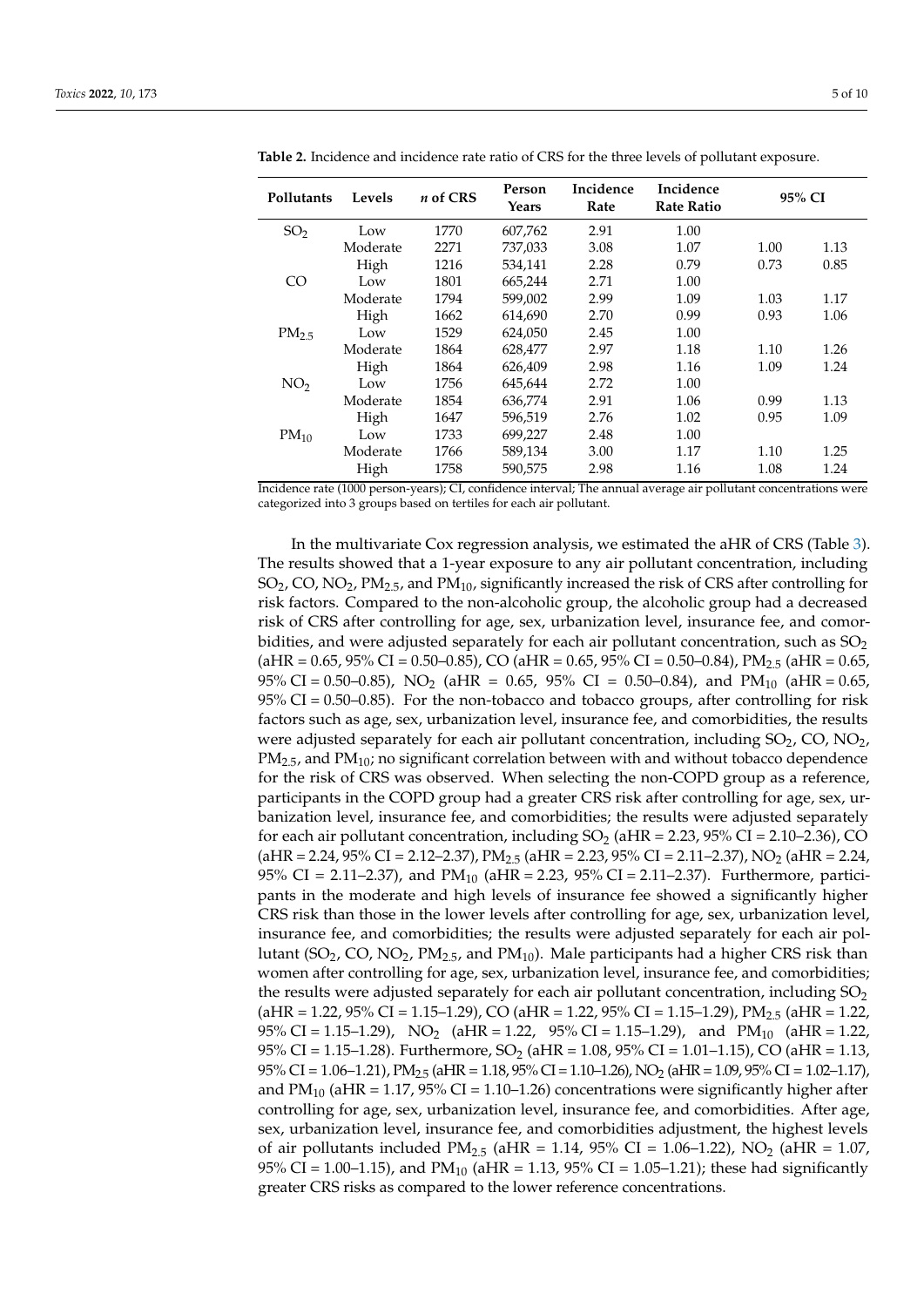| Covariates       | SO <sub>2</sub> |       |      | CO     |       | PM <sub>2.5</sub> |        | NO <sub>2</sub> |      |        | $PM_{10}$ |      |        |       |      |
|------------------|-----------------|-------|------|--------|-------|-------------------|--------|-----------------|------|--------|-----------|------|--------|-------|------|
|                  | 95% CI<br>aHR   |       | aHR  | 95% CI |       | aHR               | 95% CI |                 | aHR  | 95% CI |           | aHR  | 95% CI |       |      |
| Age              | 0.998           | 0.996 | 1.00 | 0.998  | 0.996 | 1.00              | 0.998  | 0.996           | 1.00 | 0.998  | 0.996     | 1.00 | 0.998  | 0.996 | 1.00 |
| Sex              |                 |       |      |        |       |                   |        |                 |      |        |           |      |        |       |      |
| Female           | 1.00            |       |      | 1.00   |       |                   | 1.00   |                 |      | 1.00   |           |      | 1.00   |       |      |
| Male             | 1.22            | 1.15  | 1.29 | 1.22   | 1.15  | 1.29              | 1.22   | 1.15            | 1.29 | 1.22   | 1.15      | 1.29 | 1.22   | 1.15  | 1.28 |
| Alcoholism       |                 |       |      |        |       |                   |        |                 |      |        |           |      |        |       |      |
| No               | 1.00            |       |      | 1.00   |       |                   | 1.00   |                 |      | 1.00   |           |      | 1.00   |       |      |
| Yes              | 0.65            | 0.50  | 0.85 | 0.65   | 0.50  | 0.84              | 0.65   | 0.50            | 0.85 | 0.65   | 0.50      | 0.84 | 0.65   | 0.50  | 0.85 |
| Tobacco          |                 |       |      |        |       |                   |        |                 |      |        |           |      |        |       |      |
| dependence       |                 |       |      |        |       |                   |        |                 |      |        |           |      |        |       |      |
| N <sub>o</sub>   | 1.00            |       |      | 1.00   |       |                   | 1.00   |                 |      | 1.00   |           |      | 1.00   |       |      |
| Yes              | 1.06            | 0.92  | 1.23 | 1.07   | 0.92  | 1.24              | 1.06   | 0.92            | 1.23 | 1.07   | 0.92      | 1.24 | 1.06   | 0.92  | 1.24 |
| <b>COPD</b>      |                 |       |      |        |       |                   |        |                 |      |        |           |      |        |       |      |
| No               | 1.00            |       |      | 1.00   |       |                   | 1.00   |                 |      | 1.00   |           |      | 1.00   |       |      |
| Yes              | 2.23            | 2.10  | 2.36 | 2.24   | 2.12  | 2.37              | 2.23   | 2.11            | 2.37 | 2.24   | 2.11      | 2.37 | 2.23   | 2.11  | 2.37 |
| Levels of        |                 |       |      |        |       |                   |        |                 |      |        |           |      |        |       |      |
| insurance fee    |                 |       |      |        |       |                   |        |                 |      |        |           |      |        |       |      |
| Lowest           | 1.00            |       |      | 1.00   |       |                   | 1.00   |                 |      | 1.00   |           |      | 1.00   |       |      |
| 2 <sub>nd</sub>  | 1.11            | 1.02  | 1.21 | 1.11   | 1.02  | 1.21              | 1.11   | 1.02            | 1.22 | 1.11   | 1.02      | 1.22 | 1.11   | 1.02  | 1.22 |
| 3rd              | 1.08            | 0.99  | 1.19 | 1.10   | 1.00  | 1.20              | 1.09   | 0.99            | 1.20 | 1.10   | 1.00      | 1.20 | 1.09   | 1.00  | 1.20 |
| Highest          | 1.21            | 1.10  | 1.32 | 1.21   | 1.11  | 1.32              | 1.21   | 1.11            | 1.33 | 1.21   | 1.11      | 1.32 | 1.21   | 1.11  | 1.33 |
| Urbanization     |                 |       |      |        |       |                   |        |                 |      |        |           |      |        |       |      |
| Highest          | 1.00            |       |      | 1.00   |       |                   | 1.00   |                 |      | 1.00   |           |      | 1.00   |       |      |
| 2 <sub>nd</sub>  | 1.16            | 1.09  | 1.24 | 1.11   | 1.04  | 1.19              | 1.10   | 1.03            | 1.17 | 1.12   | 1.05      | 1.20 | 1.09   | 1.02  | 1.17 |
| 3rd              | 1.08            | 0.99  | 1.17 | 1.00   | 0.92  | 1.09              | 0.99   | 0.91            | 1.08 | 1.01   | 0.93      | 1.10 | 0.99   | 0.91  | 1.07 |
| Lowest           | 1.05            | 0.97  | 1.14 | 1.06   | 0.97  | 1.15              | 1.03   | 0.94            | 1.12 | 1.08   | 0.99      | 1.18 | 1.02   | 0.94  | 1.11 |
| Pollutant levels |                 |       |      |        |       |                   |        |                 |      |        |           |      |        |       |      |
| Low              | 1.00            |       |      | 1.00   |       |                   | 1.00   |                 |      | 1.00   |           |      | 1.00   |       |      |
| Moderate         | 1.08            | 1.01  | 1.15 | 1.13   | 1.06  | 1.21              | 1.18   | 1.10            | 1.26 | 1.09   | 1.02      | 1.17 | 1.17   | 1.10  | 1.26 |
| High             | 0.79            | 0.73  | 0.85 | 1.03   | 0.96  | 1.11              | 1.14   | 1.06            | 1.22 | 1.07   | 1.00      | 1.15 | 1.13   | 1.05  | 1.21 |

<span id="page-5-0"></span>**Table 3.** Adjusted HR of CRS in the moderate and high concentration groups compared to that in the low concentration group.

cHR, crude hazard ratio; aHR, adjusted hazard ratio, adjusted for age, sex, alcoholism, tobacco dependence, COPD, levels of insurance fee, urbanization, and pollutant levels; CI, confidence interval; The annual average air pollutant concentrations were categorized into 3 groups based on tertiles for each air pollutant.

#### **4. Discussion**

The results demonstrated that in the 11-year period, moderate levels of  $NO<sub>2</sub>$ ,  $PM<sub>2.5</sub>$ , and  $PM_{10}$  were attributable to elevated CRS risks, with only minimal HR elevations of 1.09 (95% CI, 1.02–1.17), 1.18 (95% CI, 1.10–1.27), and 1.17 (95% CI, 1.10–1.25), respectively (Table [2\)](#page-4-0). No statistical significance was observed for either the  $SO_2$  or  $NO_2$  concentrations. Individuals with higher HRs resided in the second highest urbanization area and were exposed to moderate levels of air pollutants (Table [3\)](#page-5-0). However, exposure to high levels of air pollutants in the highest urbanization area did not pose a higher risk for developing CRS. Conversely, COPD had detrimental effects on the exacerbation of CRS, which is consistent with previous results [\[30](#page-8-15)[,31\]](#page-8-16). In this regard, our results showed only a weak association between air pollutants and CRS at moderate concentration levels. Thus, further research is needed to elucidate this relationship.

Traffic related air pollutants (TRAP), such as diesel exhaust particles (DEPs),  $NO<sub>2</sub>$ , particulate matter, and cigarette smoke are common environmental factors that may correlate with CRS. However, the fundamental pathologic mechanisms of CRS remain unclear [\[32](#page-8-17)[,33\]](#page-8-18). Several studies have connected air pollution exposure to the pathologic mechanisms of CRS, including systemic inflammation with elevated oxidative stress, disruption of the epithelial barrier, and ciliary dysfunction. Epithelial cells release pro-inflammatory cytokines upon exposure to air pollutants. These circulating inflammatory markers further trigger the local recruitment of inflammatory cells and increase oxidative stress. Previous studies have ex-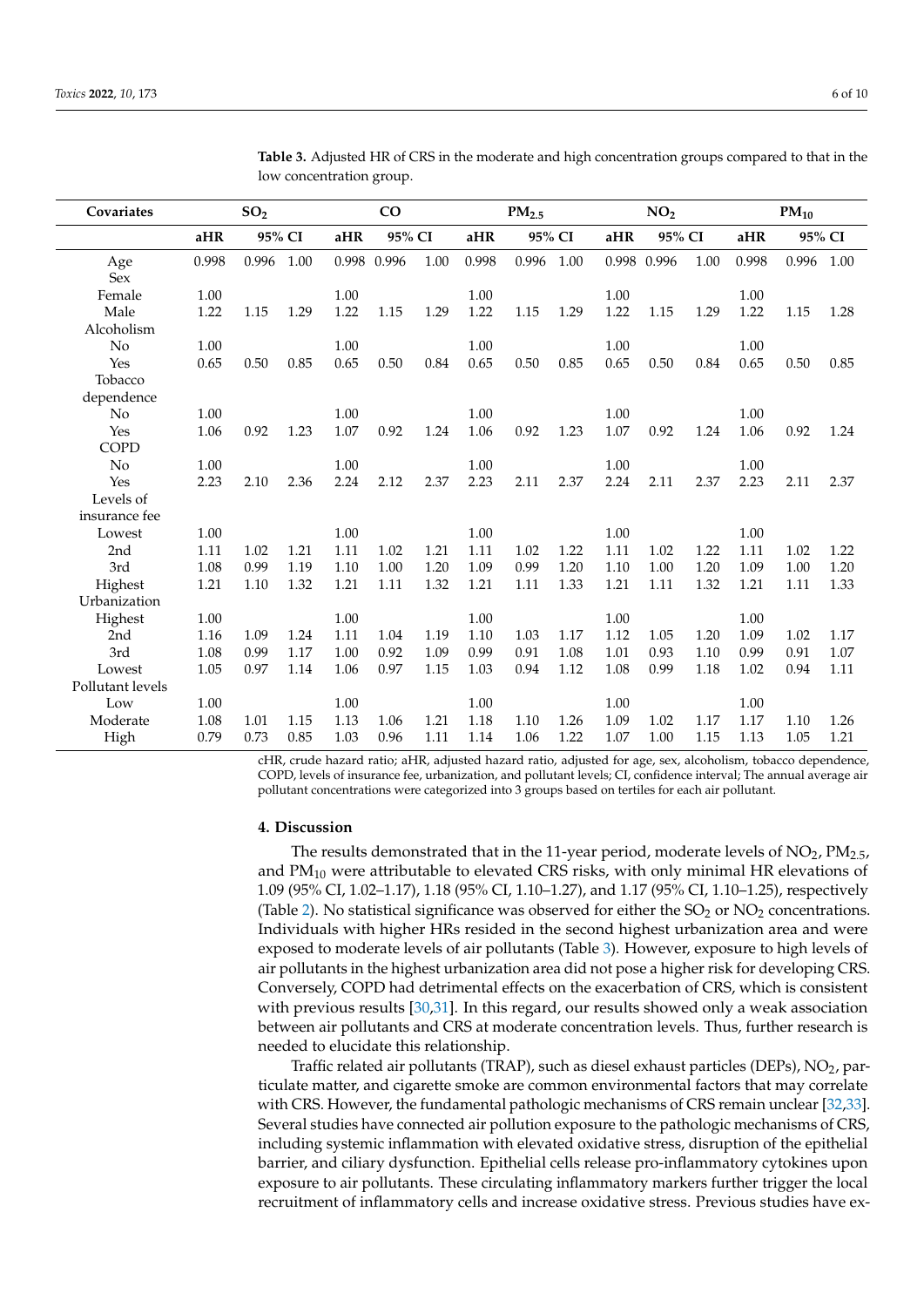amined biomarkers that sustain systemic inflammation after PM exposure, including tumor necrosis factor (TNF)-α, interleukin (IL)-6, and IL-8 [\[34,](#page-8-19)[35\]](#page-8-20). In an in vivo study wherein, mice were administered DEP-impregnated ragweed pollen, the results revealed disrupted tight junction integrity, thereby leading to sinonasal epithelial barrier compromise and increased levels of IL-6 and IL-8 [\[36,](#page-8-21)[37\]](#page-8-22). The effect of DEPs on the enhanced expression of IL-6 and IL-8 in nasal fibroblasts was further confirmed by ex vivo examination of the inferior turbinates [\[38\]](#page-8-23). Furthermore, experimental in vivo ambient PM2.5 exposure has been performed in mice. Inhalation of  $PM_{2.5}$  induced sinonasal inflammatory cells, including macrophages, neutrophils, and eosinophils, accompanied by epithelial barrier dysfunction and the increased expression of pro-inflammatory cytokines, such as IL-1 $\beta$ , IL-13, and eotaxin-1 [\[39\]](#page-9-0). Furthermore, increased levels of reactive oxygen species (ROS), decreased production of counter-regulatory superoxide dismutase, catalase, and glutathione peroxidase, and epithelial cellular injury were also observed [\[40,](#page-9-1)[41\]](#page-9-2). These clinical observations may help explain the pathogenesis of CRS; however, the explicit mechanism regarding its inflammatory pathophysiology could not be fully delineated for heterogeneity.

The current understanding of CRS has changed the disease classification from a phenotype (i.e., CRS with nasal polyps (CRSwNPs), without nasal polyps, and eosinophilic CRS) into endotypes (either type 2 or non-type 2 inflammation response) [\[42\]](#page-9-3). A former analysis of cytokine profiles, transcription factors, and cellular responses in nasal polyps revealed that white races with CRSwNPs presented elevated levels of IL-5 ( $T_h$ 2 cytokine) and GATA-3 ( $T_H$ 2 transcription factor) along with eosinophilic inflammation; Chinese participants with CRSwNPs demonstrated a  $T_H1/T_H17$  pattern with neutrophilic inflammation, as compared to the control group [\[43\]](#page-9-4). Another study found that the central south Chinese population with CRSsNPs had higher levels of IFN-γ, a regulatory cytokine expressed in  $T_H1$  inflammation, whereas only a small group with eosinophilic CRSwNPs exhibited enhanced GATA-3 and IL-5 expression [\[44\]](#page-9-5). Wang et al. described a significant diversity in  $T_H$  cytokine and inflammatory signatures between regions of three continents: Asia (China and Japan), Europe (Benelux and Germany), and Australia. Tissues from CRSwNPs in Europe and Australia were characterized by a stronger expression of type 2 inflammation (associated with  $T_H2$  mediated pathway) than in Asian patients. However, in Asia, the expression patterns varied from a low type 2 expression in Chengdu/China to a moderate expression in Beijing and Japan [\[45\]](#page-9-6). These findings were further supported by a longitudinal cohort study by Chen et al., wherein an association between selective ambient  $PM<sub>2.5</sub>$  and an increased percentage of neutrophils and IL-8 in the nasal cavity of school-aged children was observed [\[46\]](#page-9-7). Accordingly, the pathogenesis of CRS varies across races and investigated areas; it may also be influenced by various environmental factors. The association between air pollution and CRS in this study remains unclear. As a result, our current research may indicate evidence that the inflammatory patterns in most Asian CRS with TH1/TH17 are not comparable with previous understandings of systemic cytokine responses with higher levels of TNF- $\alpha$ , IL-1, IL-6, and IL-8. We consider that there was only a weak association between the air pollutant exposure and the pathogenesis of CRS and a further randomized study may be needed.

There are some limitations in this study. First, the exposure assessment utilized a combination approach of two databases: the NHIRD and TAQMD by the Taiwan EPA. Each air quality monitoring station covered a nearby residential area of less than 250 persons for every 150 square kilometers of land surface area [\[47\]](#page-9-8). The air quality data were collected from the nearest station of the registered hospitals where the participants were diagnosed with CRS. Thus, the measured levels of air pollutants could be different from the real situation; commuting patients would be exposed to varying air quality across different places, which may be inconsistent with those visiting the hospitals. Second, Because of its overlapping clinical presentations with other diseases such as COPD, the accuracy of diagnosing CRS may be limited, and a definitive causality between air pollution exposure and the following diagnosis of CRS could not be stratified due to a lack of temporal linkage by the current method. Third, a subgroup analysis of CRS according to endotypes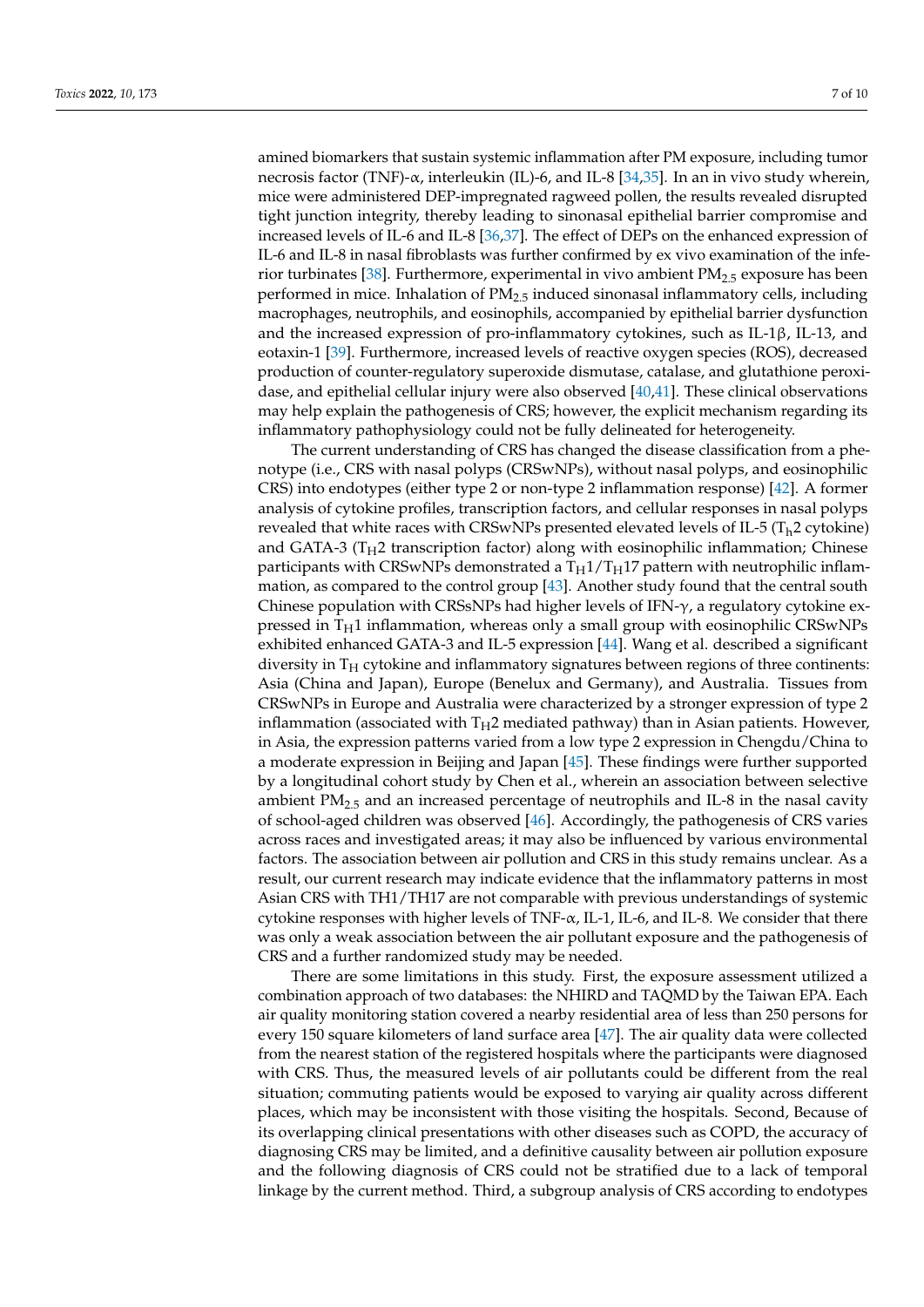could not be applied to the study; other confounding factors were not taken into account for risk adjustments. Finally, the resident may have not been enrolled if they had no treatment records of the common cold during study period and this may have caused an underestimation of the association between air pollutant exposure and CRS.

#### **5. Conclusions**

From our perspective, the present study provides an insight into the impact of the longterm exposure to air pollutants on CRS. Despite the research limitations, well-structured clinical research with complete information of healthy behaviors and the level of personal exposure to air pollution is warranted to further elucidate this causal relationship.

**Author Contributions:** Conceptualization, K.-H.C. and S.C.-S.T.; methodology, K.-H.C. and C.-L.L.; software, C.-L.L.; validation, S.-W.C., S.C.-S.T., H.-J.L., C.-L.L., C.Y.H., C.-M.C. and K.-H.C.; formal analysis, K.-H.C. and C.-L.L.; investigation, K.-H.C. and C.-L.L.; resources, C.Y.H.; data curation, K.- H.C. and C.-L.L.; writing—original draft preparation, S.-W.C., S.C.-S.T. and H.-J.L.; writing—review and editing, K.-H.C.; visualization, S.-W.C., S.C.-S.T., H.-J.L., C.-L.L., C.Y.H., T.-L.H., C.-M.C. and K.- H.C.; supervision, K.-H.C.; project administration, K.-H.C., C.Y.H. and S.C.-S.T.; funding acquisition, K.-H.C., C.Y.H. and S.C.-S.T. All authors have read and agreed to the published version of the manuscript.

**Funding:** This study is supported in part by China Medical University Hospital (DMR-111-105; DMR-111-228), the Higher Education Sprout Project from the Ministry of Education (MOE-110-S-0023-A) in Taiwan and Tungs' Taichung Metro Harbor hospital research grant (TTMHH-R1100005).

**Institutional Review Board Statement:** This study was approved by the Central Regional Research Ethics Committee of China Medical University, Taichung, Taiwan (CMUH104-REC2-115(CR-6)).

**Informed Consent Statement:** Not applicable.

**Data Availability Statement:** Data are available from the NHIRD published by Taiwan National Health Insurance Bureau. Due to the 'Personal Information Protection Act', data cannot be made publicly available [\(http://nhird.nhri.org.tw/en/index.html\)](http://nhird.nhri.org.tw/en/index.html) (Accessed on 1 December 2021).

**Acknowledgments:** We thank Chung Y. Hsu and the staff of the Management Office for Health Data of China Medical University Hospital for their contributions to this study.

**Conflicts of Interest:** The authors declare no conflict of interest.

### **References**

- <span id="page-7-0"></span>1. Ko, Y.C. Air pollution and its health effects on residents in Taiwanese communities. *Kaohsiung J. Med. Sci.* **1996**, *12*, 657–669. [\[PubMed\]](http://www.ncbi.nlm.nih.gov/pubmed/9011124)
- <span id="page-7-1"></span>2. Wang, S.-M.; Hu, J.-L.; Hsieh, C.-H. An Environmental Kuznets Curve Study of the Relationship between Mobile Source Pollution and Air Quality in Taiwan. *Agric. Resour. Econ.* **2010**, *7*, 55–72.
- <span id="page-7-2"></span>3. Wu, S.-C. Influence of Air Pollution Sources on Fine Particles. In *Department of Public Finance*; Feng Chia University: Taichung City, Taiwan, 2017; pp. 1–80.
- <span id="page-7-3"></span>4. Lelieveld, J.; Evans, J.S.; Fnais, M.; Giannadaki, D.; Pozzer, A. The contribution of outdoor air pollution sources to premature mortality on a global scale. *Nature* **2015**, *525*, 367–371. [\[CrossRef\]](http://doi.org/10.1038/nature15371) [\[PubMed\]](http://www.ncbi.nlm.nih.gov/pubmed/26381985)
- <span id="page-7-4"></span>5. Atkinson, R.W.; Carey, I.M.; Kent, A.J.; van Staa, T.P.; Anderson, H.R.; Cook, D.G. Long-term exposure to outdoor air pollution and incidence of cardiovascular diseases. *Epidemiology* **2013**, *24*, 44–53. [\[CrossRef\]](http://doi.org/10.1097/EDE.0b013e318276ccb8) [\[PubMed\]](http://www.ncbi.nlm.nih.gov/pubmed/23222514)
- <span id="page-7-5"></span>6. Tsai, S.C.; Hsu, Y.C.; Lai, J.N.; Chou, R.H.; Fan, H.C.; Lin, F.C.; Zhang, R.; Lin, C.L.; Chang, K.H. Long-term exposure to air pollution and the risk of developing sudden sensorineural hearing loss. *J. Transl. Med.* **2021**, *19*, 424. [\[CrossRef\]](http://doi.org/10.1186/s12967-021-03095-8)
- 7. Chang, K.H.; Tsai, S.C.; Lee, C.Y.; Chou, R.H.; Fan, H.C.; Lin, F.C.; Lin, C.L.; Hsu, Y.C. Increased Risk of Sensorineural Hearing Loss as a Result of Exposure to Air Pollution. *Int. J. Environ. Res. Public Health* **2020**, *17*, 1969. [\[CrossRef\]](http://doi.org/10.3390/ijerph17061969)
- <span id="page-7-6"></span>8. Fan, H.C.; Chen, C.Y.; Hsu, Y.C.; Chou, R.H.; Teng, C.J.; Chiu, C.H.; Hsu, C.Y.; Muo, C.H.; Chang, M.Y.; Chang, K.H. Increased risk of incident nasopharyngeal carcinoma with exposure to air pollution. *PLoS ONE* **2018**, *13*, e0204568. [\[CrossRef\]](http://doi.org/10.1371/journal.pone.0204568)
- 9. Chen, C.Y.; Hung, H.J.; Chang, K.H.; Hsu, C.Y.; Muo, C.H.; Tsai, C.H.; Wu, T.N. Long-term exposure to air pollution and the incidence of Parkinson's disease: A nested case-control study. *PLoS ONE* **2017**, *12*, e0182834. [\[CrossRef\]](http://doi.org/10.1371/journal.pone.0182834)
- 10. Chang, K.H.; Hsu, C.C.; Muo, C.H.; Hsu, C.Y.; Liu, H.C.; Kao, C.H.; Chen, C.Y.; Chang, M.Y.; Hsu, Y.C. Air pollution exposure increases the risk of rheumatoid arthritis: A longitudinal and nationwide study. *Environ. Int.* **2016**, *94*, 495–499. [\[CrossRef\]](http://doi.org/10.1016/j.envint.2016.06.008)
- 11. Chang, K.H.; Chang, M.Y.; Muo, C.H.; Wu, T.N.; Hwang, B.F.; Chen, C.Y.; Lin, T.H.; Kao, C.H. Exposure to air pollution increases the risk of osteoporosis: A nationwide longitudinal study. *Medicine* **2015**, *94*, e733. [\[CrossRef\]](http://doi.org/10.1097/MD.0000000000000733)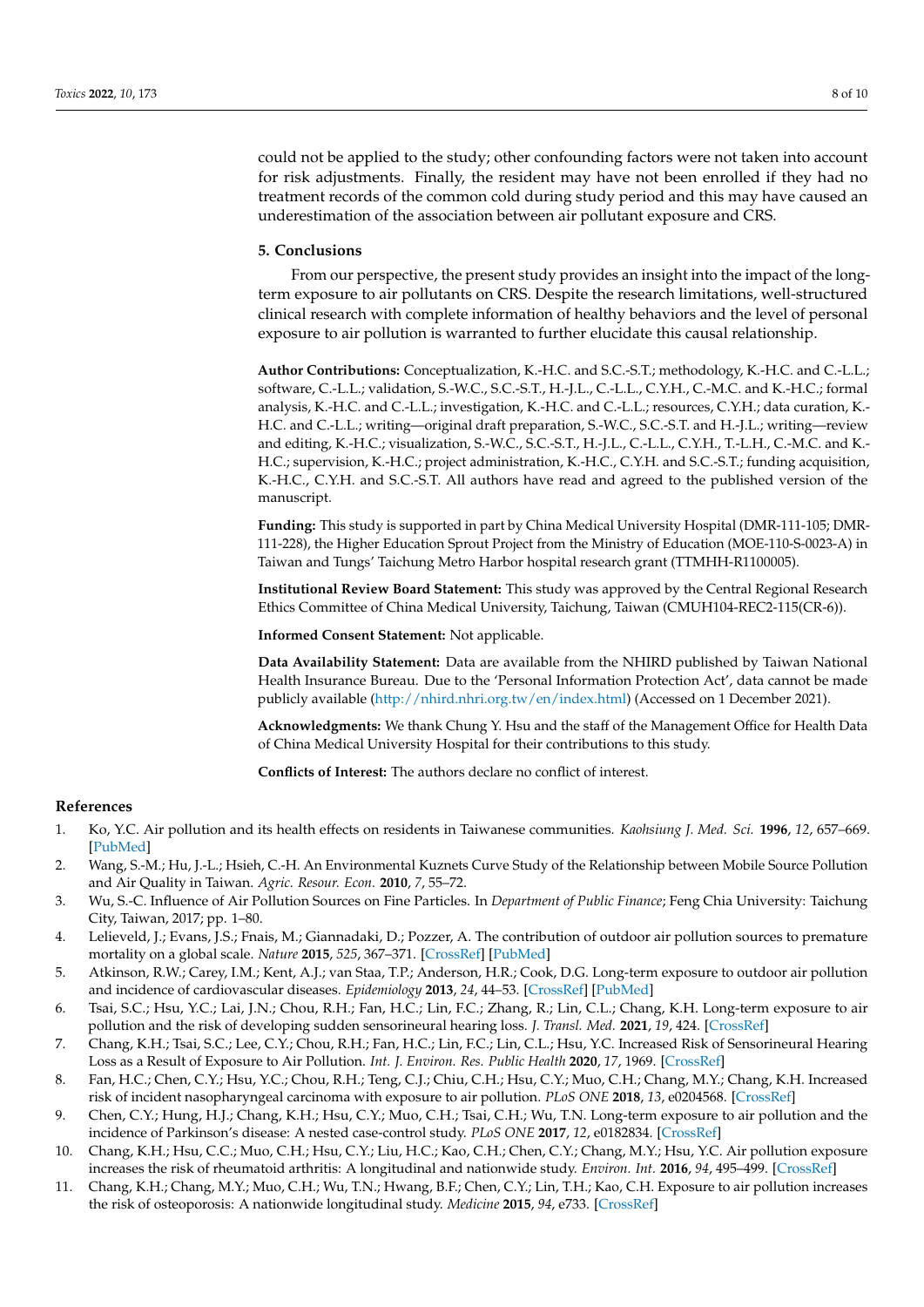- 12. Chang, K.H.; Chang, M.Y.; Muo, C.H.; Wu, T.N.; Chen, C.Y.; Kao, C.H. Increased risk of dementia in patients exposed to nitrogen dioxide and carbon monoxide: A population-based retrospective cohort study. *PLoS ONE* **2014**, *9*, e103078. [\[CrossRef\]](http://doi.org/10.1371/journal.pone.0103078) [\[PubMed\]](http://www.ncbi.nlm.nih.gov/pubmed/25115939)
- <span id="page-8-0"></span>13. Romanelli, M.A.; Bianchi, F.; Curzio, O.; Minichilli, F. Mortality and Morbidity in a Population Exposed to Emission from a Municipal Waste Incinerator. A Retrospective Cohort Study. *Int. J. Environ Res. Public Health* **2019**, *16*, 2863. [\[CrossRef\]](http://doi.org/10.3390/ijerph16162863) [\[PubMed\]](http://www.ncbi.nlm.nih.gov/pubmed/31405116) 14. Mostafavi, N.; Vlaanderen, J.; Chadeau-Hyam, M.; Beelen, R.; Modig, L.; Palli, D.; Bergdahl, I.A.; Vineis, P.; Hoek, G.; Kyrtopoulos,
- <span id="page-8-1"></span>S.A.; et al. Inflammatory markers in relation to long-term air pollution. *Environ. Int.* **2015**, *81*, 1–7. [\[CrossRef\]](http://doi.org/10.1016/j.envint.2015.04.003) [\[PubMed\]](http://www.ncbi.nlm.nih.gov/pubmed/25898227)
- 15. Block, M.L.; Calderon-Garciduenas, L. Air pollution: Mechanisms of neuroinflammation and CNS disease. *Trends Neurosci.* **2009**, *32*, 506–516. [\[CrossRef\]](http://doi.org/10.1016/j.tins.2009.05.009)
- <span id="page-8-2"></span>16. Kunzli, N.; Jerrett, M.; Garcia-Esteban, R.; Basagana, X.; Beckermann, B.; Gilliland, F.; Medina, M.; Peters, J.; Hodis, H.N.; Mack, W.J. Ambient air pollution and the progression of atherosclerosis in adults. *PLoS ONE* **2010**, *5*, e9096. [\[CrossRef\]](http://doi.org/10.1371/annotation/21f6b02b-e533-46ca-9356-86a0eef8434e)
- <span id="page-8-3"></span>17. Stevens, W.W.; Schleimer, R.P.; Kern, R.C. Chronic Rhinosinusitis with Nasal Polyps. *J. Allergy Clin. Immunol. Pract.* **2016**, *4*, 565–572. [\[CrossRef\]](http://doi.org/10.1016/j.jaip.2016.04.012)
- <span id="page-8-4"></span>18. Park, M.; Lee, J.S.; Park, M.K. The Effects of Air Pollutants on the Prevalence of Common Ear, Nose, and Throat Diseases in South Korea: A National Population-Based Study. *Clin. Exp. Otorhinolaryngol.* **2019**, *12*, 294–300. [\[CrossRef\]](http://doi.org/10.21053/ceo.2018.00612)
- <span id="page-8-5"></span>19. Lu, M.; Ding, S.; Wang, J.; Liu, Y.; An, Z.; Li, J.; Jiang, J.; Wu, W.; Song, J. Acute effect of ambient air pollution on hospital outpatient cases of chronic sinusitis in Xinxiang, China. *Ecotoxicol. Environ. Saf.* **2020**, *202*, 110923. [\[CrossRef\]](http://doi.org/10.1016/j.ecoenv.2020.110923)
- <span id="page-8-6"></span>20. Nachman, K.E.; Parker, J.D. Exposures to fine particulate air pollution and respiratory outcomes in adults using two national datasets: A cross-sectional study. *Environ. Health A Glob. Access Sci. Source* **2012**, *11*, 25. [\[CrossRef\]](http://doi.org/10.1186/1476-069X-11-25)
- <span id="page-8-7"></span>21. Bhattacharyya, N. Air quality influences the prevalence of hay fever and sinusitis. *Laryngoscope* **2009**, *119*, 429–433. [\[CrossRef\]](http://doi.org/10.1002/lary.20097)
- 22. Wolf, C. Urban air pollution and health: An ecological study of chronic rhinosinusitis in Cologne, Germany. *Health Place* **2002**, *8*, 129–139. [\[CrossRef\]](http://doi.org/10.1016/S1353-8292(01)00040-5)
- <span id="page-8-8"></span>23. Mady, L.J.; Schwarzbach, H.L.; Moore, J.A.; Boudreau, R.M.; Kaffenberger, T.M.; Willson, T.J.; Lee, S.E. The association of air pollutants and allergic and nonallergic rhinitis in chronic rhinosinusitis. *Int. Forum Allergy Rhinol.* **2018**, *8*, 369–376. [\[CrossRef\]](http://doi.org/10.1002/alr.22060)
- <span id="page-8-9"></span>24. Thilsing, T.; Rasmussen, J.; Lange, B.; Kjeldsen, A.D.; Al-Kalemji, A.; Baelum, J. Chronic rhinosinusitis and occupational risk factors among 20- to 75-year-old Danes-A GA(2) LEN-based study. *Am. J. Ind. Med.* **2012**, *55*, 1037–1043. [\[CrossRef\]](http://doi.org/10.1002/ajim.22074) [\[PubMed\]](http://www.ncbi.nlm.nih.gov/pubmed/22648974)
- <span id="page-8-10"></span>25. Min, Y.G.; Jung, H.W.; Kim, H.S.; Park, S.K.; Yoo, K.Y. Prevalence and risk factors of chronic sinusitis in Korea: Results of a nationwide survey. *Eur. Arch. Otorhinolaryngol.* **1996**, *253*, 435–439. [\[CrossRef\]](http://doi.org/10.1007/BF00168498) [\[PubMed\]](http://www.ncbi.nlm.nih.gov/pubmed/8891490)
- <span id="page-8-11"></span>26. Mady, L.J.; Schwarzbach, H.L.; Moore, J.A.; Boudreau, R.M.; Tripathy, S.; Kinnee, E.; Dodson, Z.M.; Willson, T.J.; Clougherty, J.E.; Lee, S.E. Air pollutants may be environmental risk factors in chronic rhinosinusitis disease progression. *Int. Forum. Allergy Rhinol.* **2018**, *8*, 377–384. [\[CrossRef\]](http://doi.org/10.1002/alr.22052) [\[PubMed\]](http://www.ncbi.nlm.nih.gov/pubmed/29210519)
- <span id="page-8-12"></span>27. Burte, E.; Leynaert, B.; Bono, R.; Brunekreef, B.; Bousquet, J.; Carsin, A.E.; de Hoogh, K.; Forsberg, B.; Gormand, F.; Heinrich, J.; et al. Association between air pollution and rhinitis incidence in two European cohorts. *Environ. Int.* **2018**, *115*, 257–266. [\[CrossRef\]](http://doi.org/10.1016/j.envint.2018.03.021)
- <span id="page-8-13"></span>28. Chang, K.H.; Hsu, P.Y.; Lin, C.J.; Lin, C.L.; Juo, S.H.; Liang, C.L. Traffic-related air pollutants increase the risk for age-related macular degeneration. *J. Investig. Med.* **2019**, *67*, 1076–1081. [\[CrossRef\]](http://doi.org/10.1136/jim-2019-001007)
- <span id="page-8-14"></span>29. Environmental Protection Administration Executive Yuan, R.O.C.T. *Taiwan Air Quality Monitoring Network*; 2022. Available online: <https://airtw.epa.gov.tw/ENG/default.aspx> (accessed on 21 March 2022).
- <span id="page-8-15"></span>30. Seposo, X.; Arcilla, A.L.A.; de Guzman, J.G.N., 3rd; Dizon, E.M.S.; Figuracion, A.N.R.; Morales, C.M.M.; Tugonon, P.K.A.; Apostol, G.L.C. Ambient air quality and the risk for Chronic Obstructive Pulmonary Disease among Metro Manila Development Authority traffic enforcers in Metro Manila: An exploratory study. *Chronic Dis. Transl. Med.* **2021**, *7*, 117–124. [\[CrossRef\]](http://doi.org/10.1016/j.cdtm.2021.01.002)
- <span id="page-8-16"></span>31. Brunekreef, B.; Beelen, R.; Hoek, G.; Schouten, L.; Bausch-Goldbohm, S.; Fischer, P.; Armstrong, B.; Hughes, E.; Jerrett, M.; van den Brandt, P. Effects of long-term exposure to traffic-related air pollution on respiratory and cardiovascular mortality in the Netherlands: The NLCS-AIR study. *Res. Rep. Health Eff. Inst.* **2009**, *139*, 5–71.
- <span id="page-8-17"></span>32. Shusterman, D. The Effects of Air Pollutants and Irritants on the Upper Airway. *Proc. Am. Thorac. Soc.* **2011**, *8*, 101–105. [\[CrossRef\]](http://doi.org/10.1513/pats.201003-027RN)
- <span id="page-8-18"></span>33. Huang, C.-C.; Wang, C.-H.; Fu, C.-H.; Huang, C.-C.; Chang, P.-H.; Chen, Y.-W.; Wu, C.-C.; Wu, P.-W.; Lee, T.-J. Association between cigarette smoking and interleukin-17A expression in nasal tissues of patients with chronic rhinosinusitis and asthma. *Medicine* **2016**, *95*, e5432. [\[CrossRef\]](http://doi.org/10.1097/MD.0000000000005432) [\[PubMed\]](http://www.ncbi.nlm.nih.gov/pubmed/27893686)
- <span id="page-8-19"></span>34. Pope, C.A., 3rd; Bhatnagar, A.; McCracken, J.P.; Abplanalp, W.; Conklin, D.J.; O'Toole, T. Exposure to Fine Particulate Air Pollution Is Associated With Endothelial Injury and Systemic Inflammation. *Circ. Res.* **2016**, *119*, 1204–1214. [\[CrossRef\]](http://doi.org/10.1161/CIRCRESAHA.116.309279) [\[PubMed\]](http://www.ncbi.nlm.nih.gov/pubmed/27780829)
- <span id="page-8-20"></span>35. Hoffmann, B.; Moebus, S.; Dragano, N.; Stang, A.; Möhlenkamp, S.; Schmermund, A.; Memmesheimer, M.; Bröcker-Preuss, M.; Mann, K.; Erbel, R.; et al. Chronic residential exposure to particulate matter air pollution and systemic inflammatory markers. *Environ. Health Perspect* **2009**, *117*, 1302–1308. [\[CrossRef\]](http://doi.org/10.1289/ehp.0800362) [\[PubMed\]](http://www.ncbi.nlm.nih.gov/pubmed/19672412)
- <span id="page-8-21"></span>36. Fukuoka, A.; Matsushita, K.; Morikawa, T.; Takano, H.; Yoshimoto, T. Diesel exhaust particles exacerbate allergic rhinitis in mice by disrupting the nasal epithelial barrier. *Clin. Exp. Allergy* **2016**, *46*, 142–152. [\[CrossRef\]](http://doi.org/10.1111/cea.12597) [\[PubMed\]](http://www.ncbi.nlm.nih.gov/pubmed/26201369)
- <span id="page-8-22"></span>37. Fukuoka, A.; Yoshimoto, T. Barrier dysfunction in the nasal allergy. *Allergol. Int.* **2018**, *67*, 18–23. [\[CrossRef\]](http://doi.org/10.1016/j.alit.2017.10.006)
- <span id="page-8-23"></span>38. Kim, J.A.; Cho, J.H.; Park, I.H.; Shin, J.M.; Lee, S.A.; Lee, H.M. Diesel Exhaust Particles Upregulate Interleukins IL-6 and IL-8 in Nasal Fibroblasts. *PLoS ONE* **2016**, *11*, e0157058. [\[CrossRef\]](http://doi.org/10.1371/journal.pone.0157058)